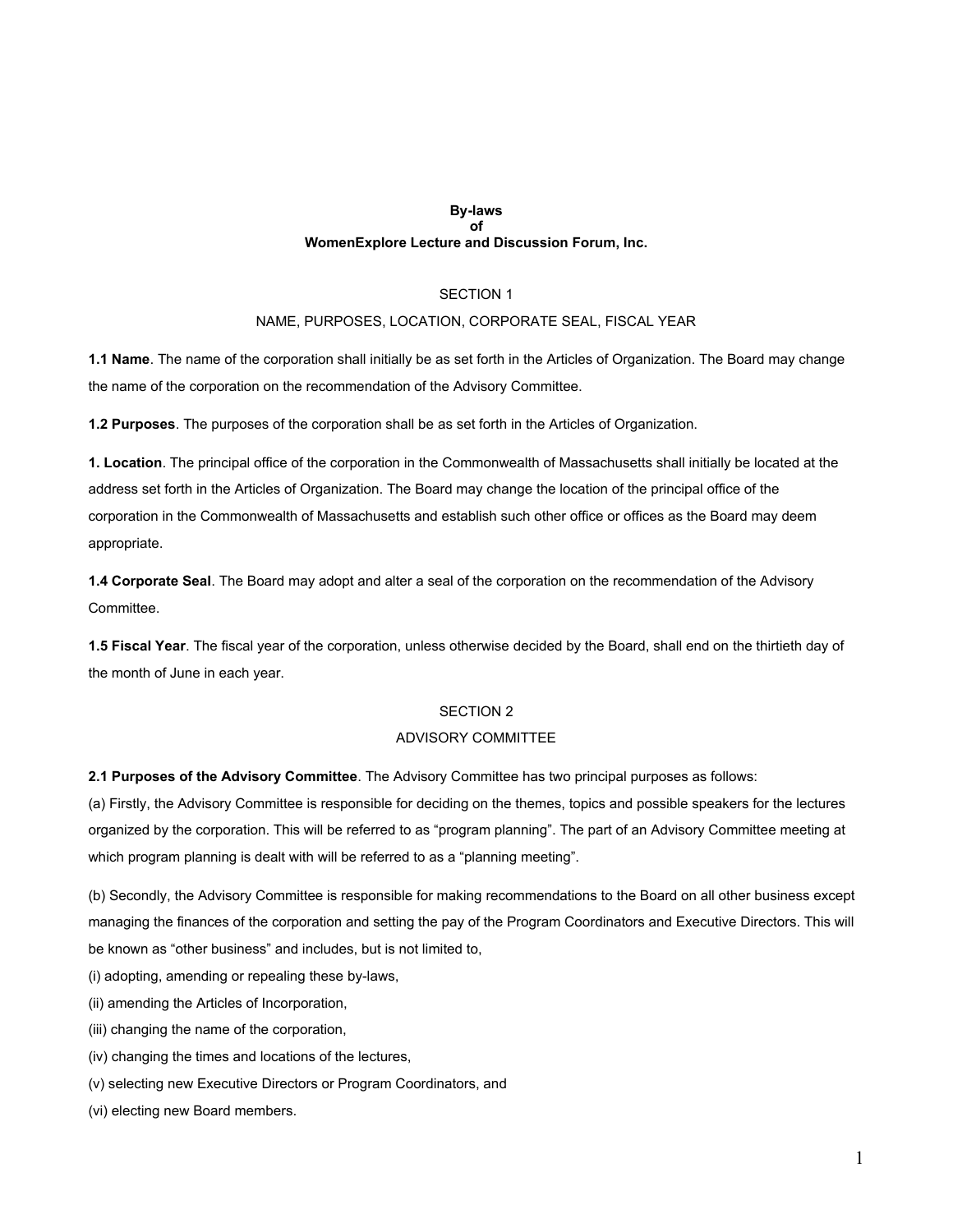### 2.2 **Voting Eligibility**.

(a) Anyone who has attended at least one lecture in the previous or current lecture series and is present at a planning meeting is eligible to vote at that meeting on program planning. The intention is that most planning decisions will be made by consensus, but that voting may be used to resolve a deadlock. If the voting is deadlocked the facilitator of the planning meeting shall have the deciding vote.

(b) In order to be eligible to vote on "other business" a person must have attended at least two lectures and at least two Advisory Committee meetings in the previous or current lecture series. Except when voting to elect Board members, Advisory Committee members satisfying these qualifications may vote to change the eligibility requirements and to allow absentee voting, for a particular vote.

### 2.3 **Annual Meeting of the Advisory Committee.**

(a) Annual meetings of the Advisory Committee shall be held each year on a date and at a time and place fixed by the Executive Director and Program Coordinator. It is the intent to hold annual meetings at the end of August or the beginning of September shortly before the beginning of the Fall Lecture Series. At least two weeks notice should be given. (b) The Clerk shall maintain copies of the minutes of the Annual Meetings of the Advisory Committee.

#### 2.4 **Quorum.**

(a) The quorum for a planning meeting of the Advisory Committee is two people eligible to vote on program planning.

(b) The quorum for taking decisions on "other business" is seven people eligible to vote on "other business", or a majority of the people so qualified if this is fewer.

2.5 **Voting.** Each person eligible to vote shall have one vote, except under the conditions described in Section 2.2(a). When a quorum is present at any meeting, a majority of the votes properly cast by eligible Advisory Committee members present shall decide any question unless otherwise provided by law, the Articles of Organization of the corporation, or these by-laws, or unless it is decided to allow absentee voting. If absentee voting is allowed, and when the number of votes properly cast by eligible Advisory Committee members is at least the required quorum, the majority of all such properly cast votes shall decide the question unless otherwise provided by law, the Articles of Organization of the corporation, or these by-laws.

# 2.6 **Board Elections**.

#### (a) **Nominations**.

(i)Notice will be given by the Executive Director that the Board invites expressions of interest in Board participation (nominations).

(ii) Advisory Committee members may nominate themselves or another person **only with permission from that person**. One or more people will be specified to receive the nominations. Nominations will occur at two consecutive Advisory Committee meetings. For members absent during these sessions, nominations may be made by mail, email or phone call (may leave a voice message) to one of the specified people before the second meeting.

(iii) After nominations are closed at the second meeting, the list of nominees is assembled and posted for view for the remainder of the meeting. The nominees in this list are the candidates for the Board election.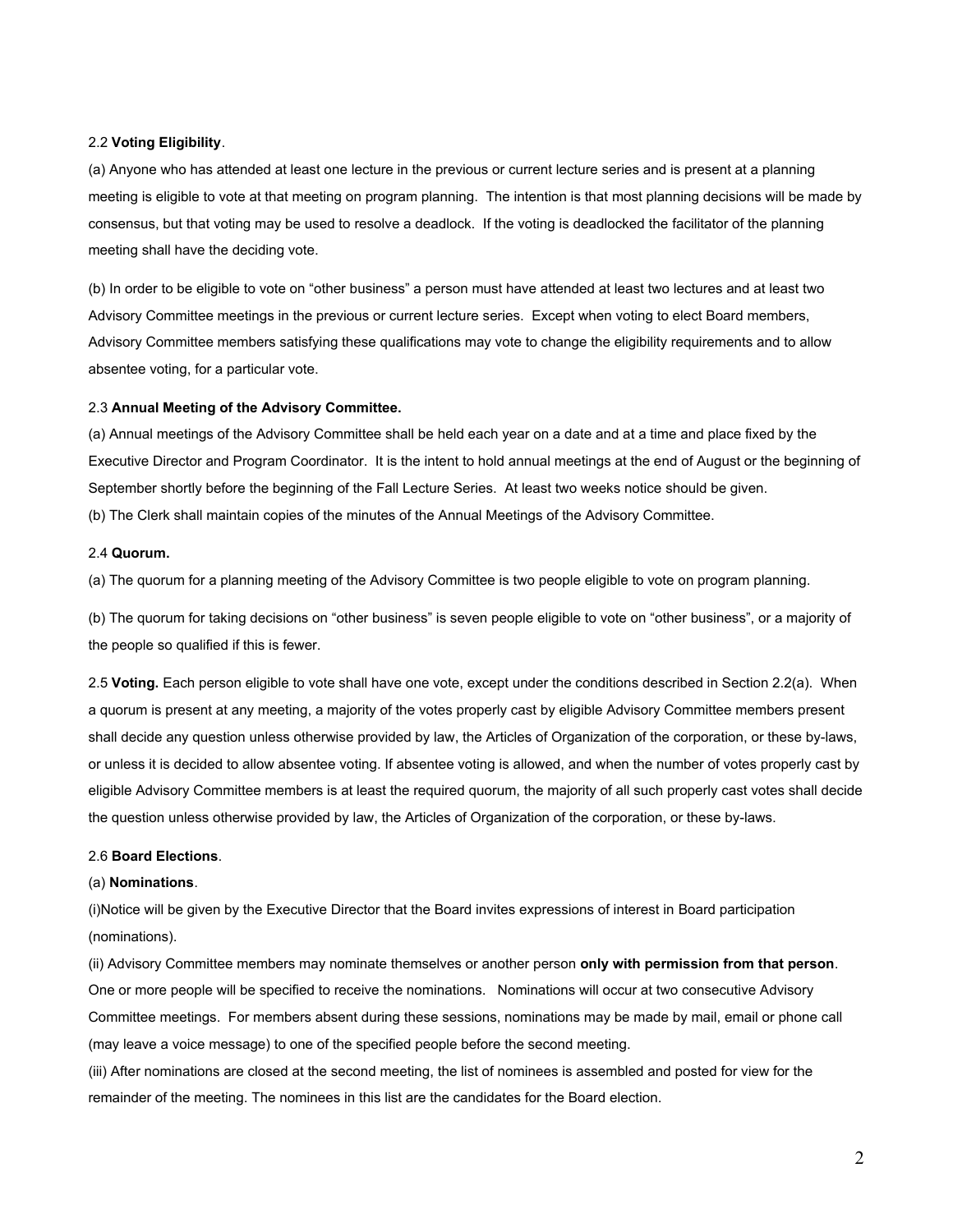## (b) **Voting**.

(i) Voting will be by preferential voting: each Advisory Committee member will cast a vote either by writing the names of all the candidates in the order of her or his preference, or by placing a number next to the name of each candidate to indicate the order of preference. The numeral 1 (one) will indicate the first choice, the numeral 2 (two) the second choice and so on. Before leaving this meeting, members will submit completed votes to the Board Clerk or her designee(s).

(ii) Absentee votes. Each absent Advisory Committee member may request the list of posted candidates, identify her order of preference, and submit it to the Clerk or one of her designees no later than one week after the second meeting. (iii) In all cases the Clerk or her designee(s) will not reject any votes where the intention of the voter is clear, even if the voting is not done exactly as prescribed in these by-laws.

(c) The Clerk or her designee will tally the recommendations as described in Section 2.6(f). At least two people should verify the tally. The first candidates after the votes have been tallied will be elected to replace retiring Board members and then the final candidates to be elected will fill the casual vacancies on the Board. The Clerk or her designee will hold results for the remaining candidates at readiness, in confidence, as a pool from which the Board will draw whenever an addition is needed. This allows a timely addition to be made from those candidates recommended by the Advisory Committee.

(d) **Frequency of Board Elections.** Board Elections will be held annually to replace retiring Board members, to fill casual vacancies on the Board and to renew the pool of candidates.

(e) **Filling a Vacancy.** When the Board must fill a vacancy from the pool of candidates the Board should consider, but is not obliged to follow, the numerical preferences of the Advisory Committee in the previous Board election. If the Board does not follow the numerical preferences of the Advisory Committee then the Board shall use the Borda method, as described in Section 2.6(f), when it votes on candidates in the pool.

(f) **Tallying the Votes**. The method of tallying votes which is described below and which is equivalent to a Borda method will be referred to as "the Borda method" in these by-laws. The Borda method should be used for elections of Board members. The Borda method will produce a result that is more of a consensus of the feelings of the Advisory Committee while a Single Transferable Vote method of tallying votes may polarize the Advisory Committee. This is because the Borda method counts the voters feelings on each of the candidates, whereas the Single Transferable Vote method puts most weight on the voter's preference for her or his lowest numbered candidate who is not eliminated. The Borda method is also the simpler method of tallying the votes when the vote is complicated.

#### **THE BORDA METHOD OF TALLYING THE VOTES**

Average the preferences of the Advisory Committee. All that is necessary is to add up all the numbers given by the voters to each candidate. The candidate with the lowest total is the first elected, followed by the second lowest and so on.

### **A. Tabulate the votes.**

1. Use a piece of paper arranged horizontally (landscape orientation) or use a spreadsheet program. This will be referred to as the "tally sheet". If there are very many voters more than one sheet of paper may be necessary.

2. Put the names of the candidates in a column down the left side of the tally sheet.

3. Make a column for each of the voters and label these columns with consecutive numbers starting with "1". Add an extra column for the total and title it "Total".

4. Take the first ballot paper. Label it "(1)" in the top right hand corner, so that no votes are missed or counted twice.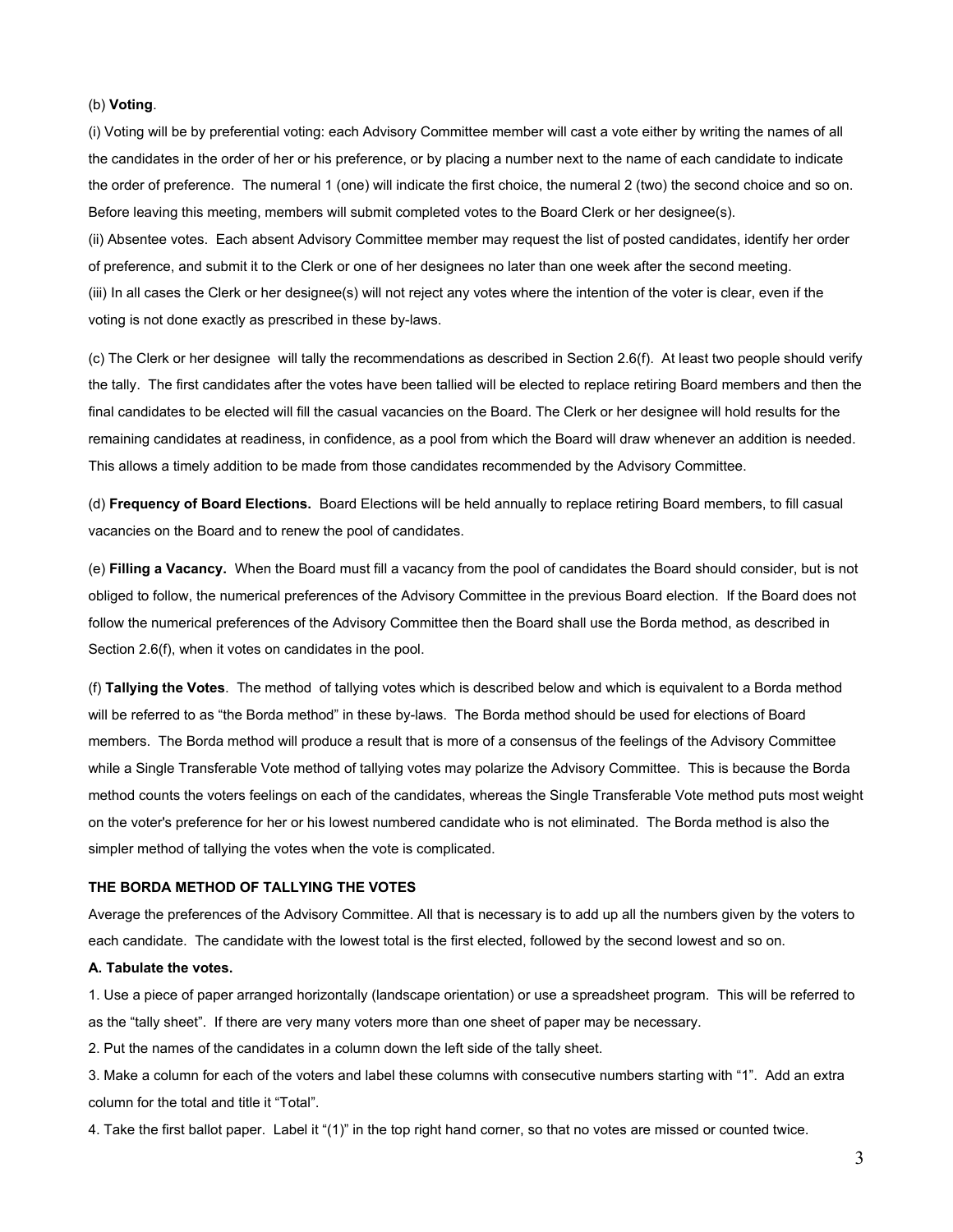5. In the first column next to the list of candidates on the tally sheet, column "1", put a "1" next to the candidate who is the voter's first preference, "2" next to the voter's second preference and so on, until all the candidates have been allocated a number from that voter. As a check these numbers should also be written next to the candidates on the ballot paper by the person doing the tallying if the voter has not already done so.

These numbers are implicit in the order the names are written, but if a voter wishes to change the order they can put numbers beside the names instead of having to rewrite all the names. *If the ballot paper contains the names of fewer than all the candidates,* or the numbering ends prematurely, the person tallying the votes should put the AVERAGE of the missing numbers in the vacant slots (i.e. next to the missing names). This will be the middle of the missing numbers, or, if there is an even number of numbers missing, the number half way between the two middle numbers (e.g. if there are 10 candidates and the voter writes down three names the missing numbers are 4,5,6,7,8,9,10. The middle number is 7 and this should be put beside the other candidates. This is interpreted as the remaining candidates being equal in preference, i.e. 7th. If the voter put down 4 of the 10 candidates the "middle missing number" would be 7.5 .)

6. Take the second ballot paper. Label it "(2)". Then repeat step 5, placing numbers next to each of the candidates in the second column on the tally sheet.

7. Repeat until all the ballot papers have been processed.

### **B. Add up the preferences**

The only empty column remaining on the tally sheet should be the "Total" column. For each candidate add up the numbers in the horizontal row next to their name and write the result in the "Total" column. This is the sum of the preferences of each voter in the Advisory Committee for that candidate. The order of these totals can be used to indicate the order of preference of the Advisory Committee for the candidates. The candidate with the lowest total is the candidate first elected. The candidate with the second lowest total is the second elected candidate and so on.

# **C. Present the results**

On a new sheet of paper, write the names of the candidates in the order given by the totals, lowest number first. This is now the list of candidates in the order of preference of the Advisory Committee as a whole. After the required number of candidates have been elected, the remainder of the candidates constitute the pool of candidates as described in Section 2.6(c). The numerical results and ballot papers shall be held in confidence by the Clerk or her designee(s). When the terms of all the candidates elected at this election have expired the numerical results and ballot papers may be destroyed.

### SECTION 3

# SPONSORS, BENEFACTORS, CONTRIBUTORS, ADVISORS, AND FRIENDS OF THE CORPORATION

The Executive Director may designate certain persons or groups of persons as sponsors, benefactors, contributors, advisors, or friends of the corporation or such other title as the Board Members deem appropriate. Such persons shall serve in an honorary or advisory capacity and, except as the Board Members on the recommendation of the Advisory Committee shall otherwise designate, shall in such capacity have no right to notice or to vote at any meeting, shall not be considered for purposes of establishing a quorum, and shall have no other rights or responsibilities.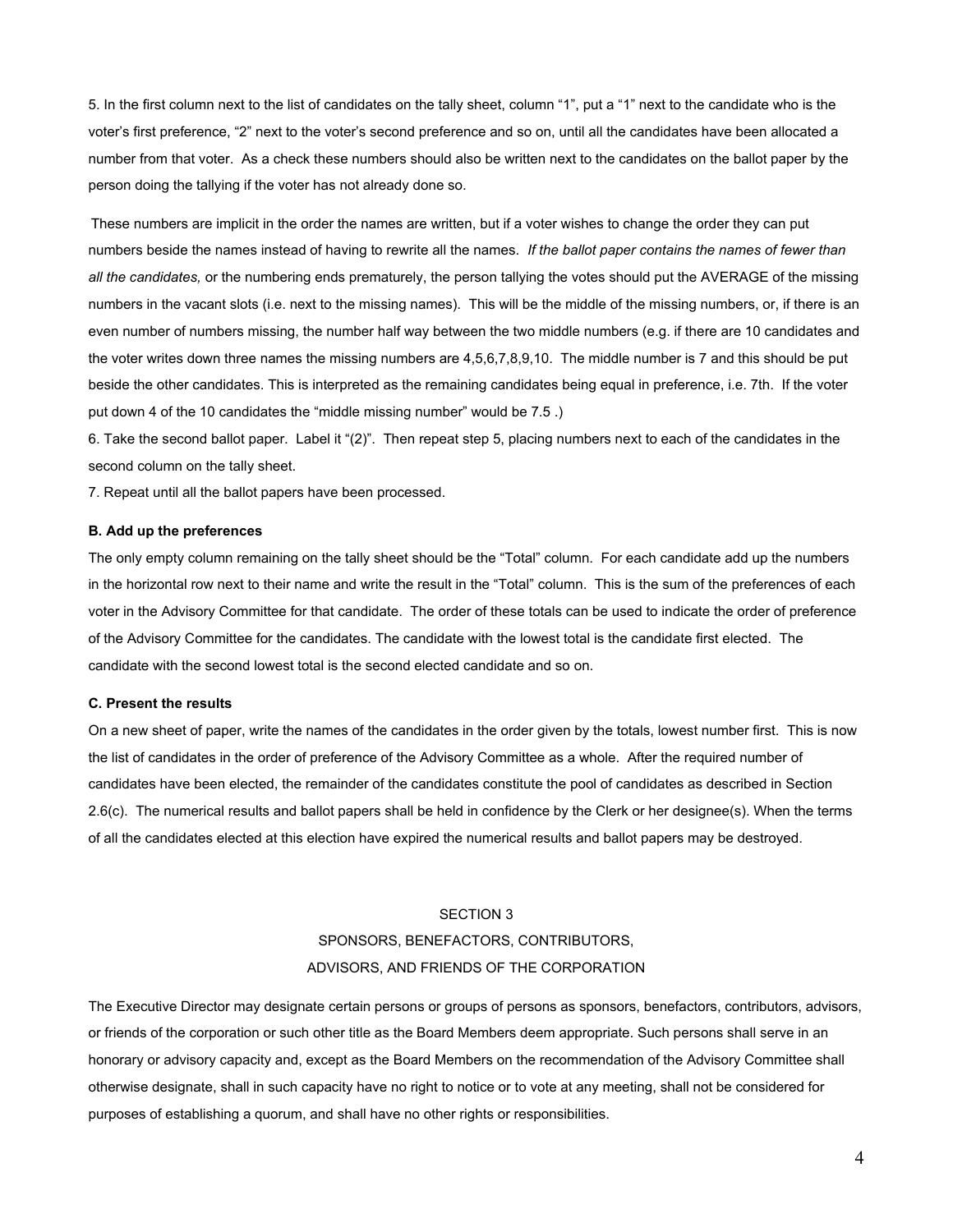# SECTION 4

### THE BOARD

4.1 **Powers of the Board.** The Board is responsible for maintaining the financial well-being of the corporation, including setting the pay of the Program Coordinators and Executive Directors when these positions are filled.

- (a) Powers of the Board include the power to:
- (i) elect officers and fill vacancies in any such offices;
- (ii) fill vacancies in the Board;
- (iii) change the principal office of the corporation;
- (iv) remove officers or Board Members from office;
- (v) approve the budget, and to approve any material change in the budget;
- (vi) invest any money belonging to the corporation.

(b) On the recommendation of the Advisory Committee, the Board has the power to:

- (i) amend the by-laws or the Articles of Organization;
- (ii) change the number of Board Members on the Board;
- (iii) change the name of the corporation;
- (iv) adopt or alter the seal of the corporation;
- (v) authorize a merger;
- (vi) authorize a petition for the dissolution of the corporation;
- (vii) hire or fire Executive Directors and Program Coordinators;
- (viii) consider any other business.

4.2 **Responsibility**. It is the responsibility of the Board to maintain the status of the corporation as a charitable organization (as described in section 501(c)(3) of the Internal Revenue Code) in the Commonwealth of Massachusetts with the purpose of providing educational programming of women's issues, including, but not limited to, lectures and discussion groups. The Board is responsible for ensuring that the corporation complies with all applicable laws, the Articles of Organization and these by-laws. A Board member may only vote against the recommendations of the Advisory Committee if that Board member judges that to follow the Advisory Committee recommendations conflicts with these responsibilities or their responsibilities to manage the finances of the corporation or exercise the powers listed in Section 4.1(a).

4.3 **Number**. The number of Board Members shall be an odd number between three and fifteen. There will be nine Board Members when these by-laws come into force, but the number may be changed by a vote of the Board Members following a recommendation of the Advisory Committee.

4.4 **Time for Elections**. At the last or second last Advisory Committee meeting in May, the Annual Election to fill the seats of Board Members whose terms are about to expire shall take place as prescribed in Section 2.6 of these by-laws.

# 4.5 **Term of Office.**

(a) Each Board Member elected henceforth shall serve an approximately two year term. Each Board Member shall hold office until that Board Member's successor is chosen and qualified, or until she or he sooner dies, resigns, is removed, or becomes disqualified.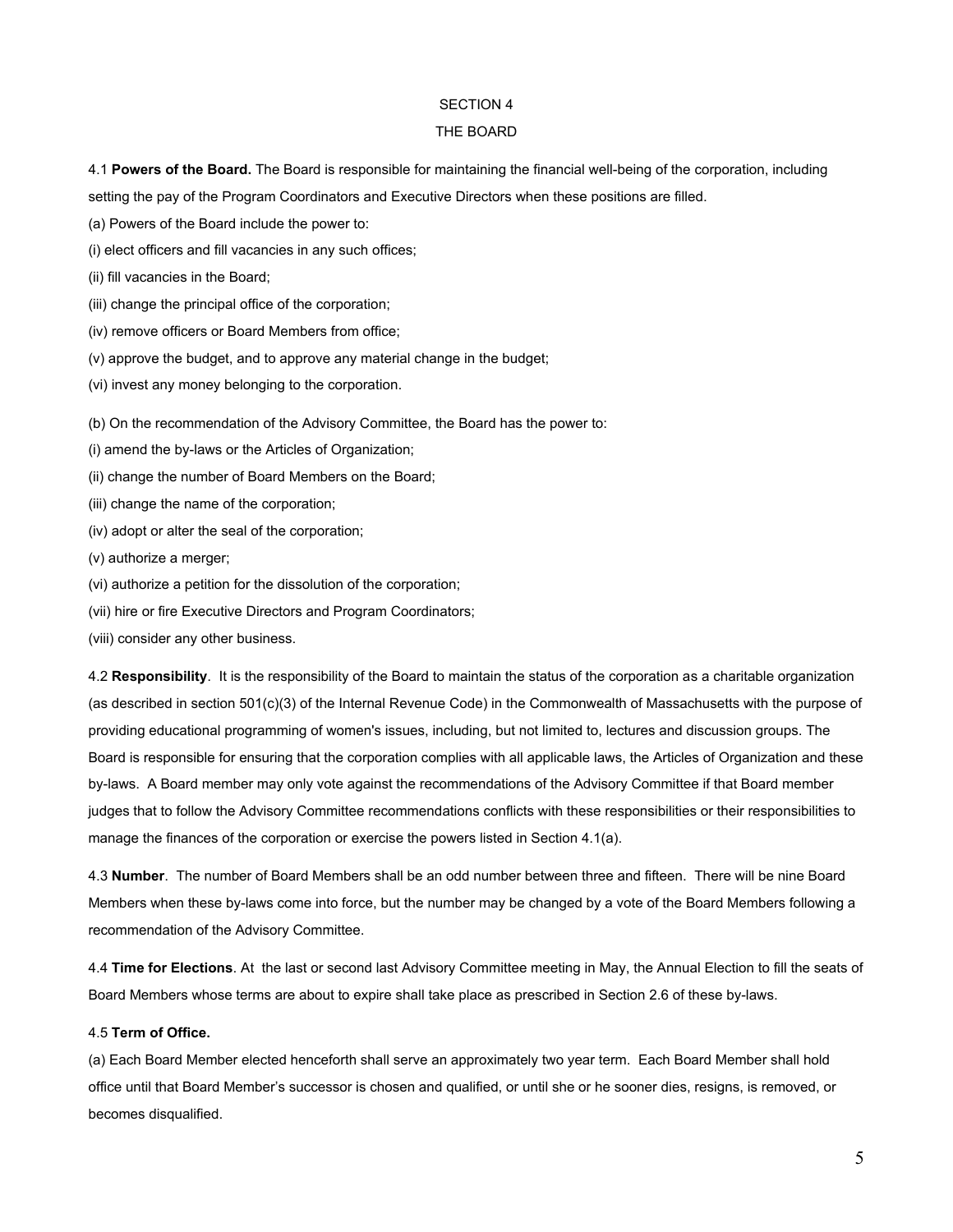(b) Any Board Member whose term expires is eligible to stand for immediate re-election to the Board for another term unless the Board on the recommendation of the Advisory Committee has voted to change the eligibility for election to the Board.

4.6 **Finance Committee.** The Finance Committee shall comprise the Executive Director and the Treasurer and may include others. The Finance Committee shall be responsible for recommending an annual budget to the Board. The Board shall approve the budget, and all expenditures must be within the budget. Any material change in the budget shall be approved by the Board. The Finance Committee shall meet with the auditor or suitably qualified person, review the annual audit or equivalent, and recommend its approval or modification to the Board. The Board shall review the annual audit or its equivalent and the Finance Committee's report and recommendations.

4.7 **Investment Committee.** The Investment Committee shall comprise the Treasurer and at least one other member of the Board or Advisory Committee and may include others. The Investment Committee shall be responsible for making recommendations to the Board on the investment of the organization's money.

4.8 **Other Standing Committees**. Other standing committees shall include the Development Committee and the Communications and Marketing Committee. The Development Committee shall be responsible for developing a fundraising plan.

4.9 **Removal**. A Board Member may be removed from office with or without cause by the vote of the Board Members. A Board Member may be removed with cause only after reasonable notice and opportunity to be heard before a body proposing to remove the Board Member.

4.10 **Resignation**. A Board Member may resign by delivering her or his written resignation to the president, treasurer or clerk of the corporation, to a meeting of the Board Members or to the corporation at its principal office. Such resignation shall be effective upon receipt, unless specified to be effective at some other time, and acceptance thereof shall not be necessary to make it effective unless it so states.

4.11 **Vacancies**. Any vacancy in the Board, including any vacancy resulting from enlargement of the Board, may be filled by the Board Members from the pool of unelected candidates produced in the preceding Board election. The Board may consider the skills and experience of the candidates when choosing a replacement Board Member from the pool. If the pool of suitable candidates is empty and there are no remaining Board Members, or the remaining Board Members deem it necessary, a special Board election may be held by the Advisory Committee. Each successor shall hold office for the unexpired term of the Board Member whose place is vacant or until she or he sooner dies, resigns, is removed or becomes disqualified. If there are no more scheduled Board meetings before the next regular Board election a casual vacancy may remain unfilled until then. In this case the person filling the vacancy shall be the last Board Member elected. The Board Members shall have and may exercise all their powers notwithstanding the existence of one or more vacancies in their number.

4.12 **Regular Meetings.** Regular meetings of the Board may be held at any time and at any place within the United States as the Board Members may determine. There shall be a minimum of two regular meetings, including the Annual Meeting, of Board each year. The Annual Meeting of Board shall be held between the end of lectures in the Spring and the beginning of lectures in the Fall. A second regular meeting, known as the "Winter Meeting" shall be held between the end of lectures in the Fall and the beginning of lectures in the Spring.

6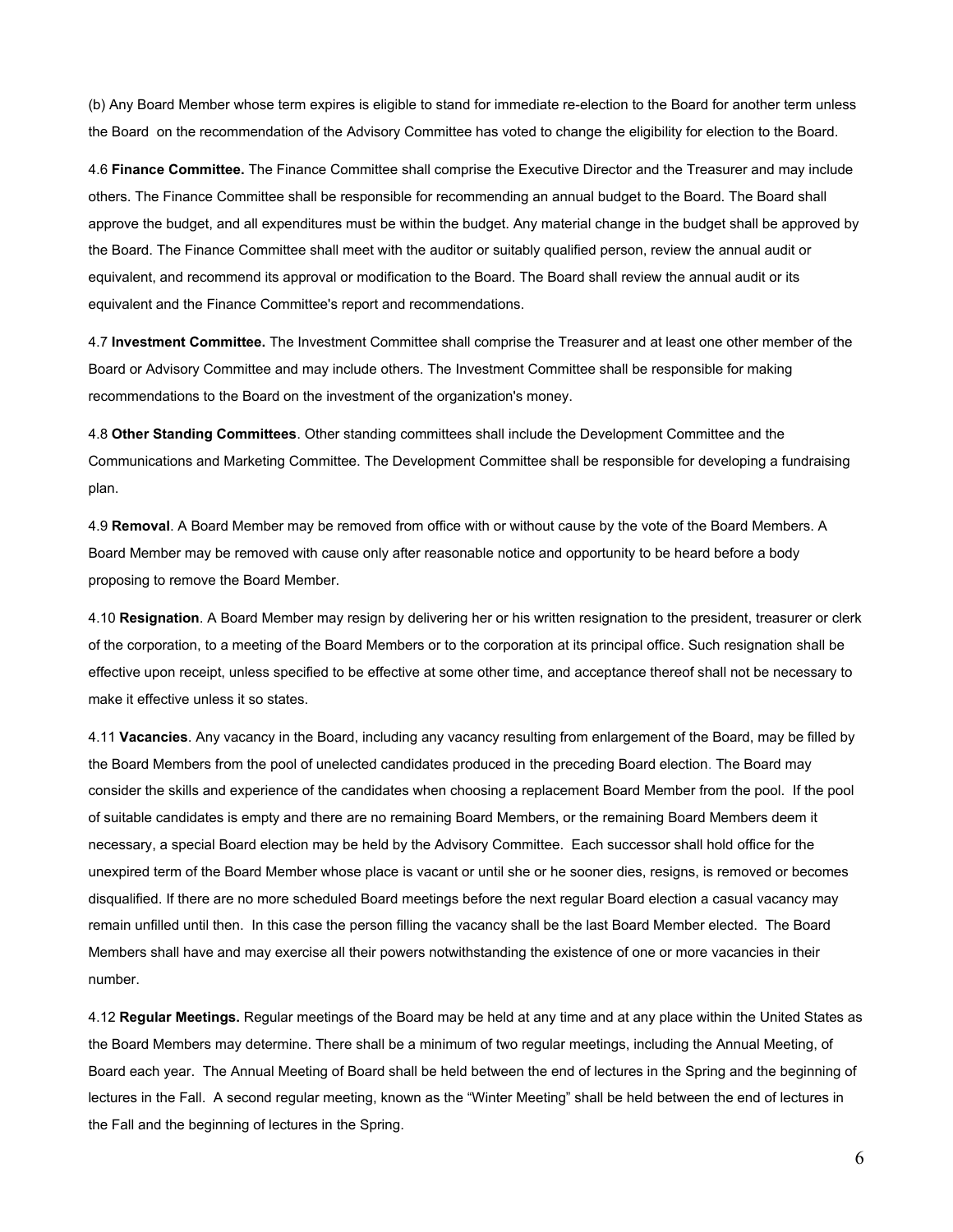4.13 **Special Meetings.** Special meetings of the Board Members may be held at any time and at any place within the United States when called by the president, or by two or more Board Members.

#### 4.14 **Notice of Meetings.**

(a) **Time and Place of Meetings.** Meetings of the Board may be held at any time and at any place within the United States. It is the intention that meetings will be held at a time and place that will be convenient for all, or at least most, of the Board Members.

(b) **Reasonable Notice.** Reasonable notice of the time and place of each meeting shall be given to each Board Member. Except as otherwise expressly provided by law, the articles of organization of the corporation, or these by-laws, it shall be reasonable notice to a Board Member to send notice by mail at least seventy-two (72) hours or by electronic mail or telecopier at least forty-eight (48) hours before the meeting addressed to him or her at her or his usual or last known business or residence address or to give notice to him or her in person or by telephone, or other means of telecommunication, at least twenty-four (24) hours before the meeting. Notice shall also be given to the Advisory Committee.

(c) **Waiver of Notice.** Whenever notice of a meeting is required, such notice need not be given to any Board Member if a written waiver of notice, executed by him (or her or his attorney there unto authorized) before or after the meeting, is filed with the records of the meeting, or to any Board Member who attends the meeting without protesting prior thereto or at its commencement the lack of notice to him. A waiver of notice need not specify the purposes of the meeting unless such purposes were required to be specified in the notice of such meeting.

4.15 **Quorum.** At any meeting of the Board a majority of the Board Members then in office shall constitute a quorum. Any meeting may be adjourned by a majority of the votes cast upon the question, whether or not a quorum is present, and the postponed meeting may be held without further notice.

4.16 **Voting.** When a quorum is present at any meeting, a majority of the Board Members present and voting may decide any question, including the election of officers, unless otherwise provided by law, the articles of organization or these by-laws.

4.17 **Action by Consent.** Any action required or permitted to be taken at any meeting may be taken without a meeting if all of the Board Members consent to the action in writing and such consents are filed with the records of the meetings. Such consents shall be treated for all purposes as votes at a meeting.

4.18 **Participation by Telephone, or Other Means of Telecommunication.** Members of the Board or any committee designated thereby may participate in a meeting of the Board or such committee by means of a conference telephone or similar communications equipment by means of which all persons participating in the meeting can hear each other at the same time and participation by such means shall constitute presence in person at the meeting.

4.19 **Compensation**. Board Members shall not receive compensation for their services as Board Members. Board Members shall not be precluded from serving the corporation in any other capacity and receiving reasonable compensation for any such services. Any payment by the corporation to Board Members or to their spouses, partners, children, grandchildren or parents, or to entities in which they have a financial interest, must be made known to the Advisory Committee and the Board.

4.20 **Chair of the Board**. The chair shall be the corporation's President. The chair shall preside at all meetings of the Board, except as the Board Members shall otherwise determine and in the case of unavoidable absences, and shall have such other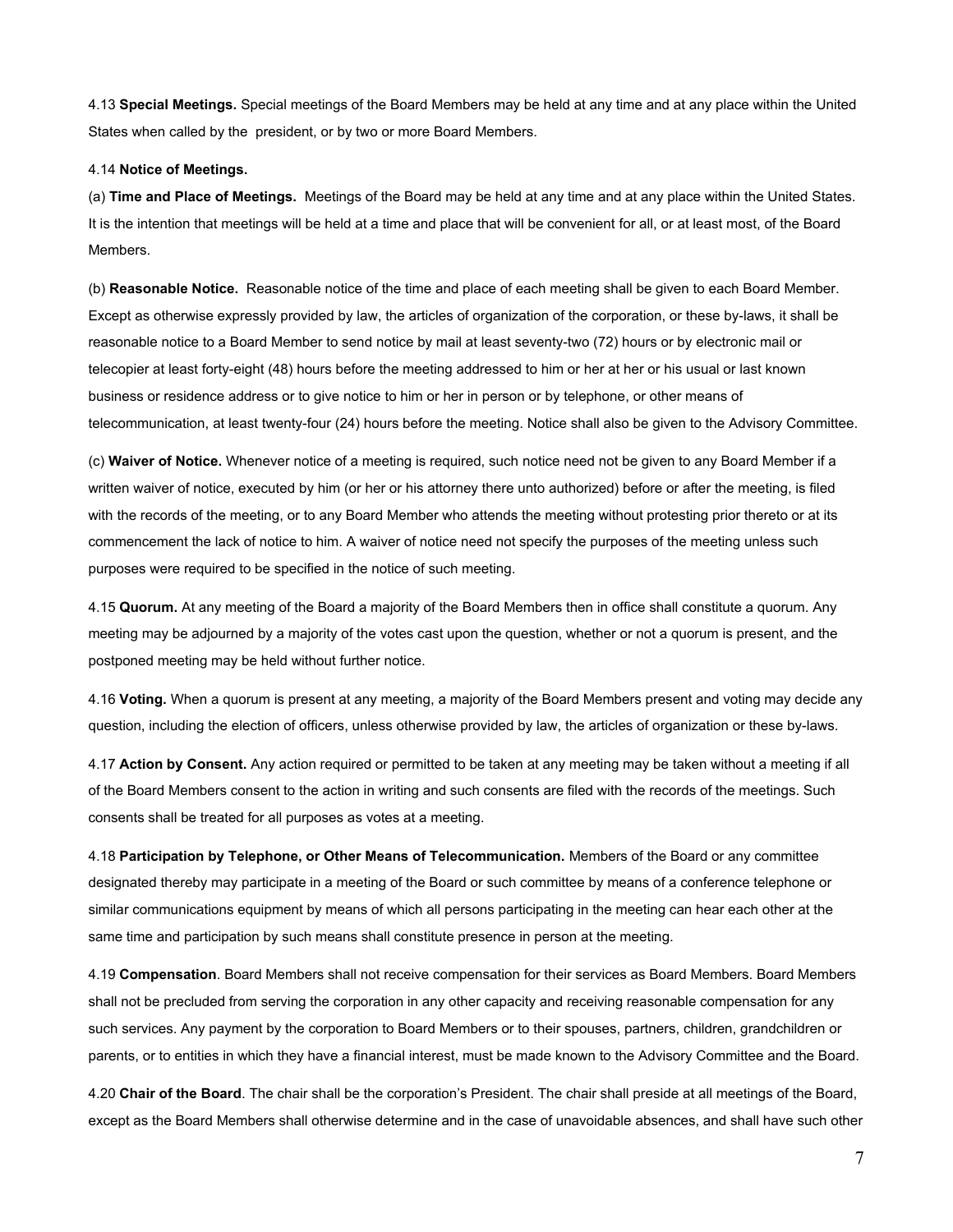duties and powers as may be determined by the Board Members. At any meeting at which the President is absent the Board Members shall elect one of their number who is present to preside at that meeting.

4.21 **Advisory Committee**. Members of the Advisory Committee who are not Board Members may observe Board meetings and may not vote at those meetings. Minutes of the Board and reports presented to the Board shall be made available to the Advisory Committee members.

# SECTION 5

#### **OFFICERS**

5.1 **Number and Qualification**. The officers of the corporation shall be a President, a Treasurer, and a Clerk. The officers shall be Board Members. The Clerk shall be a resident of the Commonwealth of Massachusetts unless the corporation has a resident agent appointed to accept service of process. A person may hold more than one office at the same time. It is intended that this should only occur on the premature vacancy of any of the offices.

5.2 **Election**. Each year at the first meeting of the Board following the election of new Board Members, the Board Members shall elect from their own number officers to serve a one-year term.

5.3 **Term**. The President, Treasurer and Clerk shall each hold office until her or his successor is chosen and qualified, unless a shorter period shall have been specified by the terms of her or his election or appointment, or in each case until he or she sooner dies, resigns, is removed or becomes disqualified.

5.4 **President**. The President shall, subject to the control of the Board Members and on the advice of the Advisory Committee, have general charge and supervision of the affairs of the corporation. The President shall have such other duties and powers as the Board Members may determine. During the absence of the President or in the event of her or his inability to act the Board Members may elect from their number an Acting President who shall have and may exercise all the powers and duties of the President.

5.5 **Treasurer**. The Treasurer shall, subject to the control of the Board Members, be in charge of the financial affairs of the corporation and shall keep full and accurate records thereof. At each Annual Meeting of the Board the outgoing Treasurer shall present a report of the financial affairs of the corporation over the financial year to the end of June of that year, and a budget to cover the next financial year. At each other regular Board meeting the Treasurer shall present an up-to-date financial report. The Treasurer is responsible for filing any required forms with the Internal Revenue Service and the Massachusetts Department of Revenue. The Treasurer shall have such other duties and powers as the Board Members shall determine.

5.6 **Clerk**. The Clerk shall record and maintain records of all proceedings of the Board in a book or books kept for that purpose and is responsible for making such records available, electronically or on paper, to members of the Board or Advisory Committee. The Clerk is responsible maintaining copies of any committee reports. The Clerk shall maintain copies of the minutes of the Annual Meetings of the Advisory Committee as described in Section 2.3(b). The Clerk is responsible for holding the Board elections. The Clerk is responsible for filing any required forms with the Massachusetts Secretary of State. The Clerk shall have such other duties and powers as the Board Members shall determine.

5.7 **Removal**. Any officer may be removed from office with or without cause by the vote of a majority of the Board Members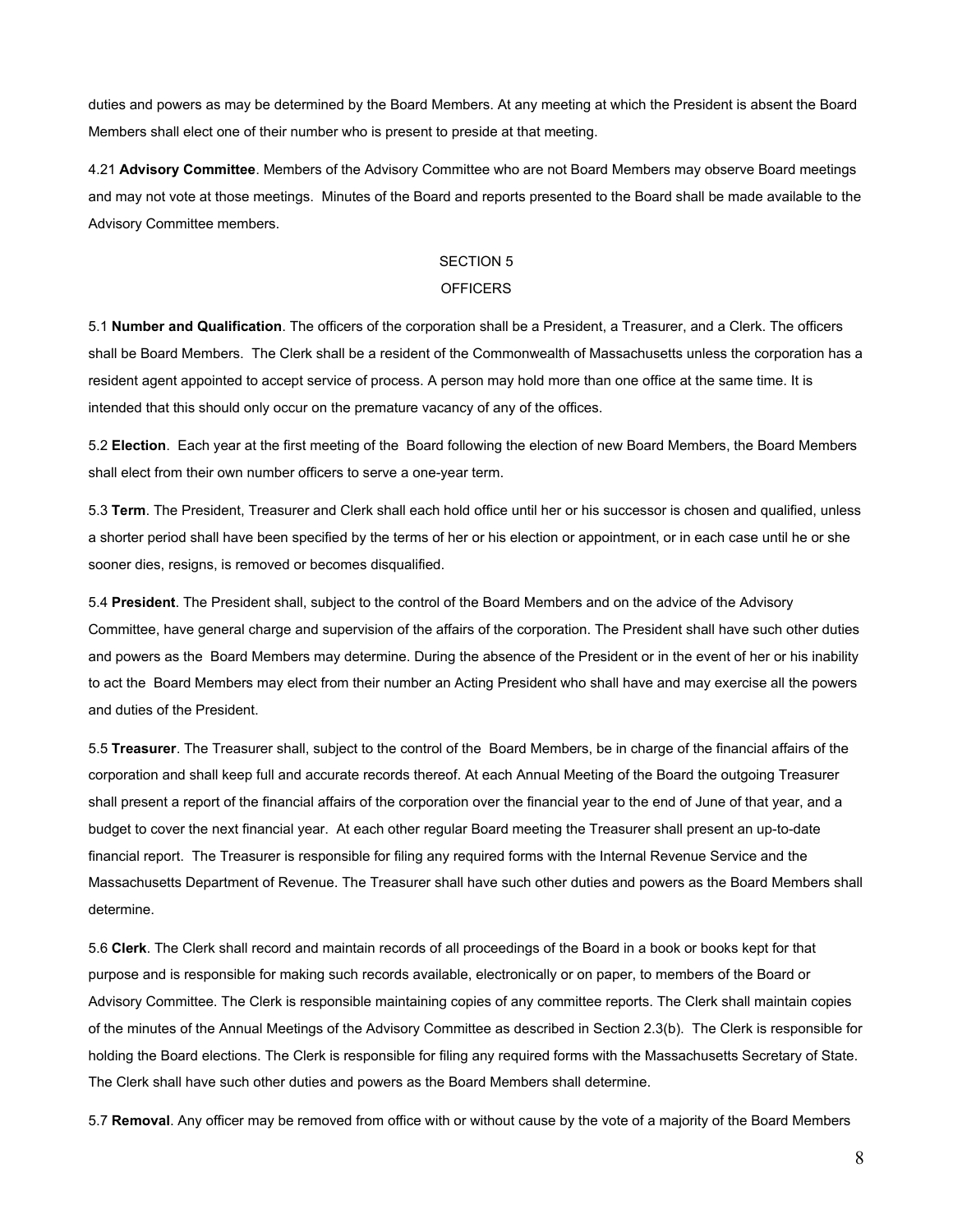then in office. An officer may be removed for cause only after reasonable notice and opportunity to be heard before the Board.

5.8 **Resignation**. Any officer may resign her or his office by delivering her or his written resignation to the president, treasurer or clerk of the corporation, to a meeting of the Board, or to the corporation at its principal office. Such resignation shall be effective upon receipt, unless specified to be effective at some other time, and acceptance thereof shall not be necessary to make it effective unless it so states.

5.9 **Vacancies**. If the office of any officer becomes vacant, the Board may elect a successor. Each such successor shall hold office for the unexpired term of the officer whom she or he replaced, and until her or his successor is chosen and qualified, and in each case until she or he sooner dies, resigns, is removed or becomes disqualified.

# SECTION 6

# PROGRAM COORDINATOR AND EXECUTIVE DIRECTOR

6.1 **Program Coordinator**. The Program Coordinator shall be hired by the Board. The Program Coordinator shall have responsibility for facilitating the planning of the lectures, for presiding at the lectures and for recruiting speakers for the lectures. The Program Coordinator shall chair Advisory Committee meetings when planning business is discussed, or in the absence of the Executive Director, unless the Advisory Committee elects another chair for that meeting. The Program Coordinator will work with the Executive Director to ensure the success of the lectures and other events organized by the corporation. The Program Coordinator will attend all Board meetings, present a report to the Board at its Annual Meeting and Winter Meeting, and represent the Advisory Committee to the Board on matters relating to planning of the lectures.

6.2 **Executive Director**. The Executive Director shall be hired by the Board. The Executive Director shall have day-to-day responsibility for the affairs of the corporation, including carrying out Board policy, but excepting program planning. The Executive Director shall be chair of the Development Committee, the chair of the Communications and Marketing Committee and the chair of the Finance Committee. The Executive Director will attend all Board meetings, present a report to the Board at its Annual Meeting and Winter Meeting, and represent the Advisory Committee to the Board on all matters other than those relating to planning of the lectures. The Executive Director shall be responsible for hiring and supervising other staff, excepting the Program Coordinator. The Executive Director will work with the Program Coordinator to ensure the success of the lectures and other events organized by the corporation. The Executive Director may chair Advisory Committee meetings when business other than planning business is discussed or in the absence of the Program Coordinator.

6.3 **Both Positions**. One person may hold the positions of both Executive Director and Program Coordinator.

6.4 **Neither Position**. In the event that neither the position of the Executive Director nor that of the Program Coordinator is filled, members of the Advisory Committee and the Board shall share the responsibilities and duties of these positions.

6.5 **Reports**. The Program Coordinator and the Executive Director shall both make reports to the Board at its Annual Meeting and at the regular winter Board meeting. They shall also make reports to the Advisory Committee at its Annual Meeting and at its first meeting of the Spring Lecture Series. Reports to the Advisory Committee should be essentially the same as the reports made to the Board but should be updated and any errors discovered should be corrected.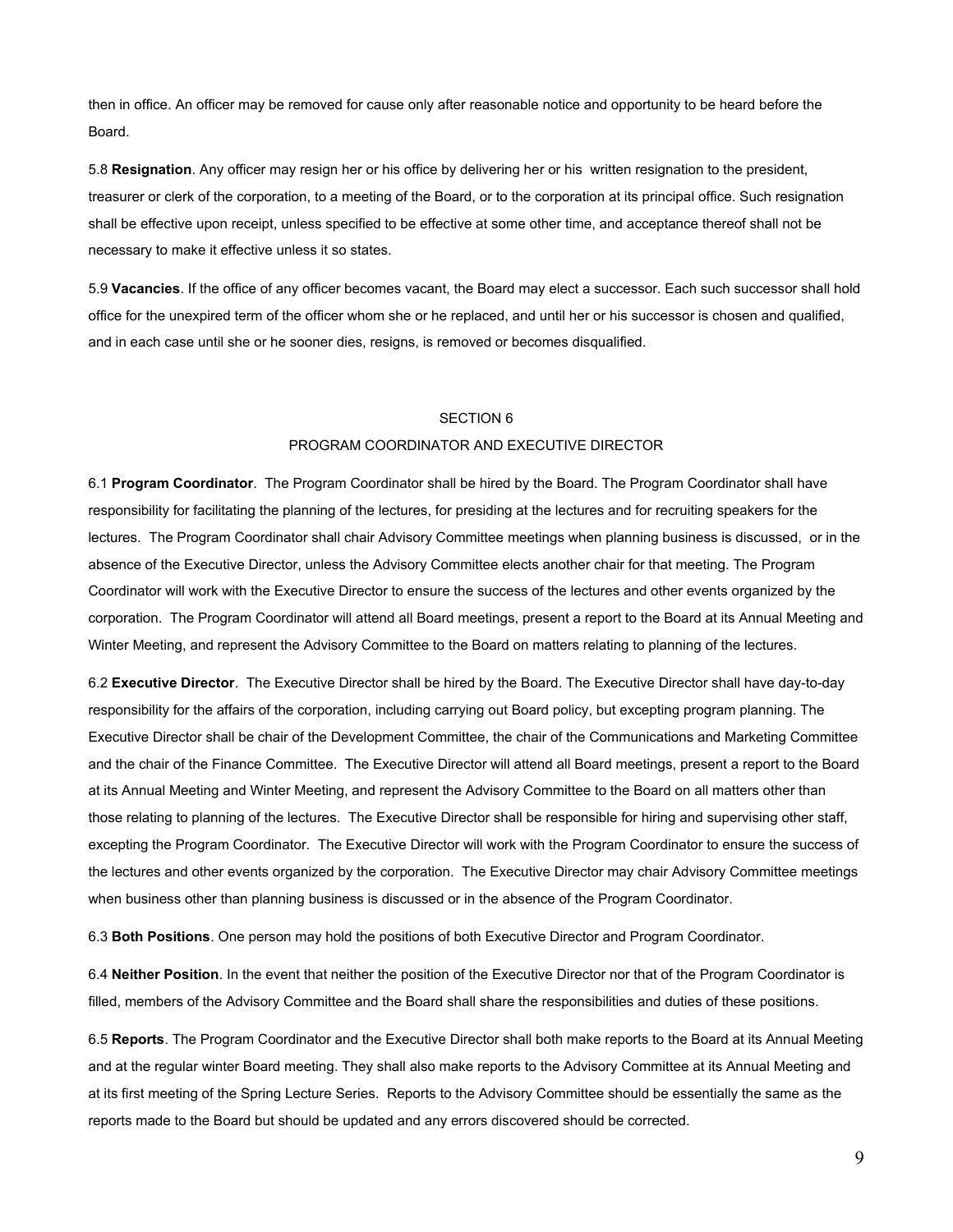#### 6.6 **Recommended Process for Hiring the Executive Director or Program Coordinator**.

### (a) **Process with recommended timetable**.

(i) Form volunteer Search Committee. (1 week)

(ii) Determine committee process, select Chair and fine-tune position description. Ascertain suitable places to advertize. (1 week)

(iii) Post position at all sites found. Also email directly to heads of career resource centers. Call for resumes to be sent within next month and invite candidates to attend a whole lecture and planning meeting for free to see how the organization operates. (1 week)

(iv) Search Committee reviews resumes, references' information and interviews 6-10 likeliest candidates. Each candidate must have attended a whole lecture and planning meeting before their interview. (6 weeks)

(v) Search Committee winnows to the top candidates. The number of candidates remaining under consideration at this stage should be three, unless there are one or two candidates which are much more suitable than the rest, in which case it may be reduced appropriately. The Search Committee, or individual members of the Search Committee, are free to make known their preferences to the Advisory Committee once the decision about who these candidates will be has been made. (2 weeks)

(vi) Advisory Committee interviews each of top candidates one at a time one afternoon. Advisory Committee asks prepared & spontaneous questions; candidates ask questions. (1 weeks)

(vii) Advisory Committee ranks the top candidates. If there is only one this step will be skipped. (1 week)

(viii) Search Committee calls references. (1 week)

(ix) Board makes offer. (1 week)

(b)**The Total Time Elapsed.** The total time elapsed using this timetable is 15 weeks. The recommended timetable may be adjusted if necessary.

## SECTION 7

### OTHER COMMITTEES

7.1 **Governance Committee**. The Governance Committee shall be responsible for making recommendations to the Advisory Committee and the Board on by-law changes and other governance issues.

7.2 **Search Committee**. The Search Committee is responsible for finding and selecting suitable candidates for the positions of Executive Director or Program Coordinator, as described in Section 6.5.

#### 7.3 **Other Committees**.

(a) The Board may create committees as needed comprising Board Members or others as determined by the Board. The Board may appoint committee chairs or may delegate the selection of a chair to the members of the committee.

(b) The Executive Director may create committees as needed. She or he may appoint committee chairs or may delegate the selection of a chair to the members of the committee.

(c) The Program Coordinator may create committees as needed. She or he may appoint committee chairs or may delegate the selection of a chair to the members of the committee.